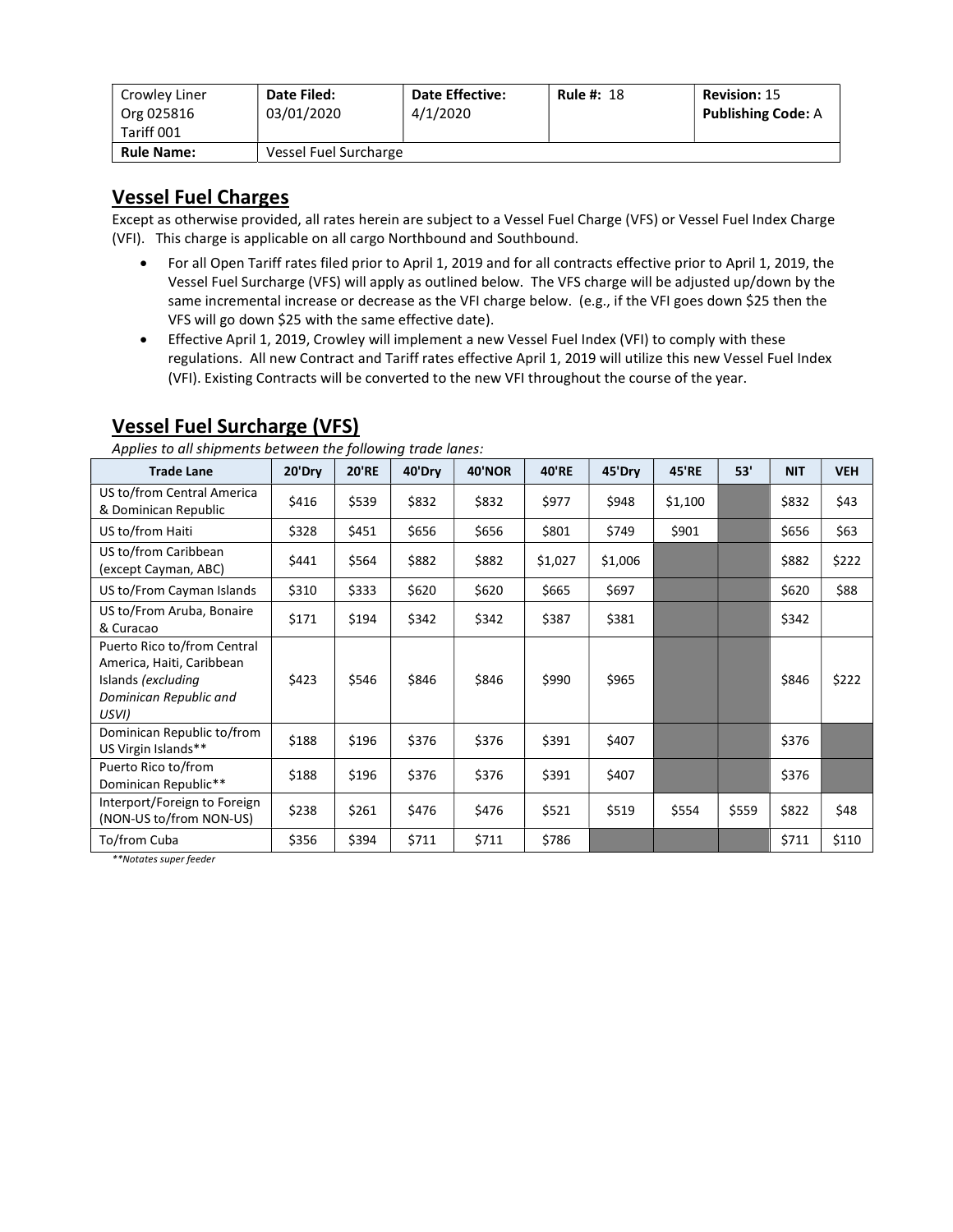### Vessel Fuel Index (VFI)

On January 1, 2020 the International Maritime Organization (IMO) is implementing new regulations which further reduce sulfur content in fuel from 3.5% to 0.5% aboard vessels operating outside of designated Emission Control Areas (ECAs). Within the North American, Puerto Rico & USVI Emission Control Areas (ECAs), sulfur content will remain at 0.1% as was previous established on January 1, 2015. Additional information regarding these regulations can be found on the IMO website.

In compliance with these new regulations, Crowley will convert to using the new 0.5% low sulfur fuel in the applicable international theaters as required. These regulatory fuel requirements are expected to result in substantially higher fuel costs.

Effective April 1, 2019, Crowley will implement a new Vessel Fuel Index (VFI) to comply with these regulations. All new Contract and Tariff rates effective April 1, 2019 will utilize this new Vessel Fuel Index (VFI). Existing Contracts will be converted to the new VFI throughout the course of the year. (Again, this index WILL NOT apply on shipments between the U.S. and Puerto Rico, where a separate Puerto Rico Vessel Fuel Index is currently in effect).

### METHODOLOGY:

Crowley will calculate the average of New York and Houston 0.1% Ultra Low Sulfur (MGO) fuel prices, equally weighted as published by Platts Bunkerworld.

The average price will be calculated based on the daily price starting the 16th of the month through the 15th of the following month.

If the average price is higher or lower than the current index tier average price, Crowley will adjust the fuel charge based on the Vessel Fuel Index corresponding tier on the first day of the next available month (approximately 45 days later). See example below.

| <b>Review Period</b>       | <b>Effective Date</b> |
|----------------------------|-----------------------|
| September 16 to October 15 | December 1            |
| October 16 to November 15  | January 1             |

Crowley will continue to monitor 0.1% Ultra Low Sulfur (MGO) fuel prices until a reliable 0.5% Low Sulfur fuel cost index is available, sufficient quantities are available and compatibility testing has been confirmed.

### All tariff and contract rates will be subject to a Vessel Fuel Index (VFI) charge as outlined below:

- All shipments between U.S. and Latin America
- All shipments between U.S. and Caribbean Islands
- All shipments between Puerto Rico/USVI and Caribbean Islands
- All shipments between Puerto Rico/USVI and Latin America
- All shipments between non-U.S., non-Puerto Rico and non-USVI locations (Foreign-Foreign/Interport)
- All shipments to/from Cuba

|  | 20'Dry   20'RE   40'Dry   40'NOR   40'RE   45'Dry   45'RE   53'   NIT   VEH  |  |  |  |
|--|------------------------------------------------------------------------------|--|--|--|
|  | \$275   \$358   \$550   \$550   \$715   \$619   \$804   \$729   \$550   \$63 |  |  |  |

EXCEPTION: For all Shipments between Puerto Rico and US Virgin Islands, Puerto Rico and Dominican Republic, and Dominican Republic and US Virgin Islands:

|  | 20'Dry   20'RE   40'Dry   40'NOR   40'RE   45'Dry   45'RE   53'   NIT   VEH |  |  |  |
|--|-----------------------------------------------------------------------------|--|--|--|
|  |                                                                             |  |  |  |